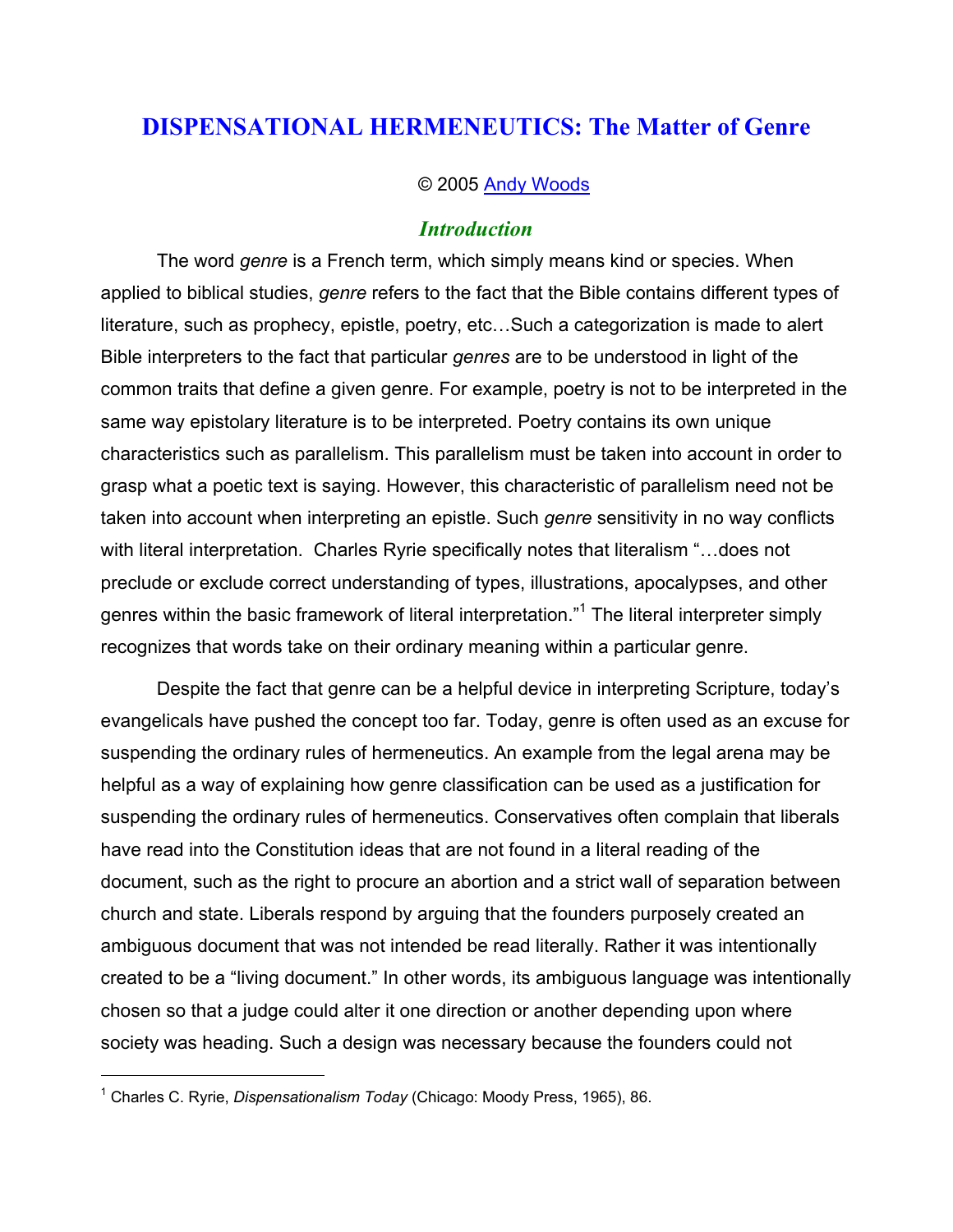foresee the technological advances that society would experience. Thus, by classifying the Constitution according to the genre "living document," the judge is no longer required to follow the literal, grammatical, historical method in interpreting its contents.

The phrase that Robert Thomas uses to expose this abuse in biblical studies is "genre override."<sup>2</sup> Nowhere is this abuse clearer than in the area of so-called "apocalyptic literature." This categorization is often used as an excuse for the utilization of a dual hermeneutic that treats prophecy non-literally and the rest of Scripture literally.<sup>3</sup> Walvoord spoke frankly about this problem. In 1994, he was asked, "What do you predict will be the most significant theological issues over the next ten years?" He responded, "The hermeneutical problem of not interpreting the Bible literally, especially the prophetic areas. The church today is engulfed in the idea that one cannot interpret prophecy literally."<sup>4</sup> The purpose of this paper is to expose how apocalypticism is often used as an excuse for dispensing with the literal, grammatical, historical method in the realm of biblical eschatology. The methodological flaws in this approach will be exposed as well.

### *Revelation is Apocalyptic?*

Dispensational interpreters often categorize various prophetic books of the Bible, such as Ezekiel, Daniel, and Revelation, as "apocalyptic literature." By using this category, these interpreters simply mean that these books unveil or disclose God's future prophetic program. Defining apocalyptic literature as biblical material that unveils is in harmony with the meaning of the Greek word from which "apocalyptic" is derived. This word is *apokalypsis* and it simply means to unveil or disclose.

<sup>2</sup> Robert L. Thomas, *Evangelical Hermeneutics: The New Versus the Old* (Grand Rapids: Kregel, 2002), 271- 341.

 $3$  One often finds a similar approach regarding how interpreters approach Gen 1–11. Because many see the genre of this section of Scripture as a polemic against pagan cosmology, they use this genre categorization as an excuse for suspending the ordinary rules of hermeneutics. They claim that the literal, grammatical, historical method was never intended to be used in a polemical genre. Thus, they see no problem reading into the text ideas that are not naturally found within the text such as the old earth view, theistic evolution, the day age theory, and the local flood theory.

<sup>4</sup> "An Interview: Dr. John Walvoord Looks at Dallas Seminary," *Dallas Connection* (Winter 1994, Vol. 1, No. 3), p. 4.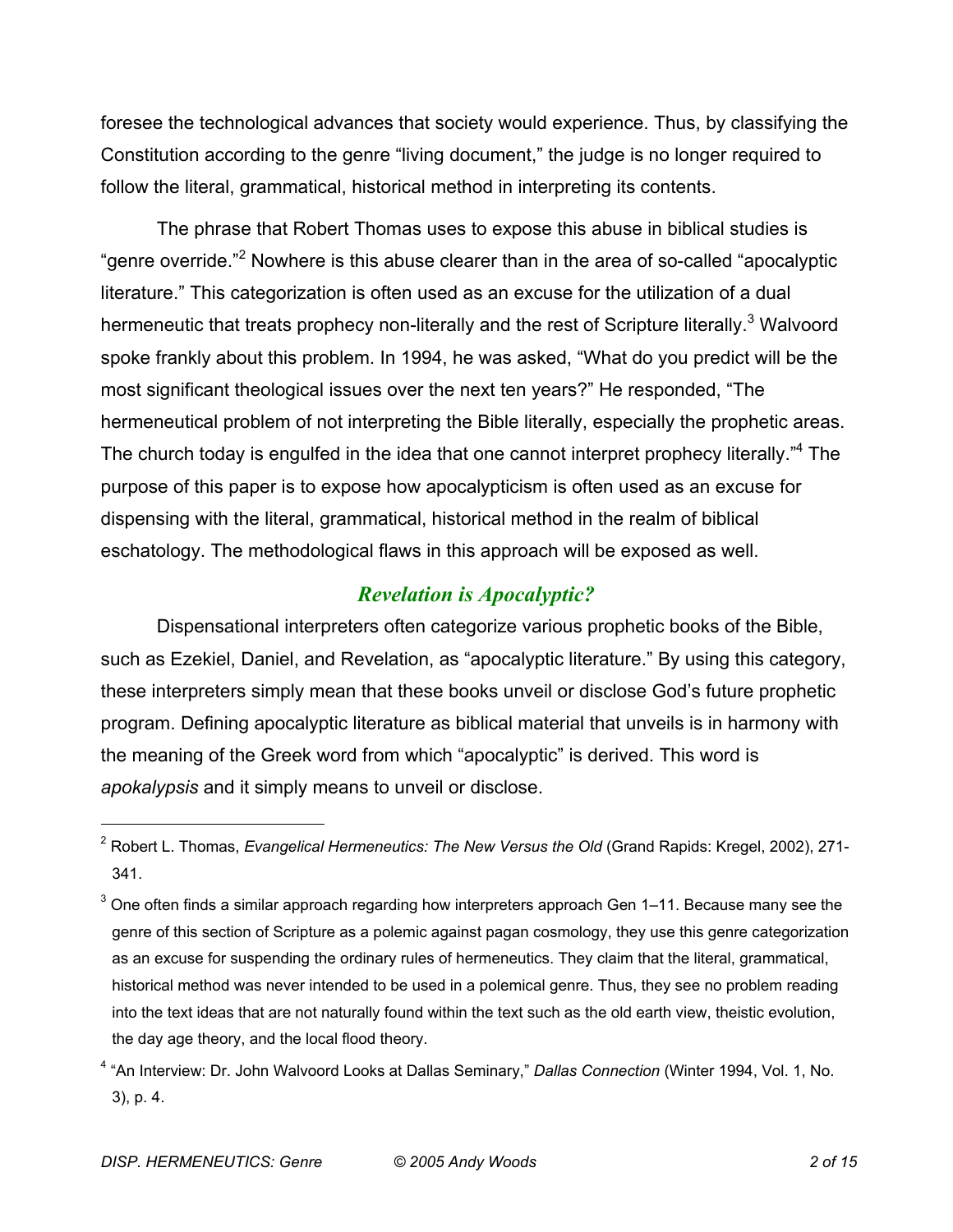However, recent evangelical interpreters have begun to vest this term with a new meaning. When they use the term "apocalyptic literature" they are equating the books of Ezekiel, Daniel, and Revelation with a host of non-canonical, extra biblical writings that flourished from the intertestamental period and into the second century A.D. Examples include *Enoch, Apocalypse of Baruch, Jubilees, Assumption of Moses, Psalms of Solomon, Testament of the Twelve Patriarchs, and Sibylline Oracles*. These writings possess a common cluster of attributes. Such attributes include the following: extensive use of symbolism, vision as the major means of revelation, angelic guides, activity of angels and demons, focus on the end of the current age and the inauguration of the age to come, urgent expectation of the end of earthly conditions in the immediate future, the end as a cosmic catastrophe, new salvation that is paradisal in character, manifestation of the kingdom of God, a mediator with royal functions, dualism with God and Satan as the leaders, spiritual order determining the flow of history, pessimism about mans' ability to change the course of events, periodization and determinism of human history, other worldly journeys, the catchword glory, and a final showdown between good and evil.<sup>5</sup>

It is argued that Ezekiel, Daniel, and Revelation share many of these characteristics. On this basis, these canonical books are also categorized as apocalyptic literature. The Book of Revelation in particular is categorized with the apocalyptic writings. Not only does the Revelation share many features with these extra biblical books, but it also was composed during the same general time period when the apocalyptic writings were composed. There is no doubt that Revelation is similar to the apocalyptic writings in several respects.

<sup>5</sup> John J. Collins, ed., *Apocalypse: The Morphology of a Genre*, Semia; 14 (Missoula: MT: Scholars Press, 1979), 9.; George Eldon Ladd, *The Presence of the Future* (Grand Rapids: Eerdmans, 1974), 76-101; Frederick J. Murphy, *Early Judaism: The Exile to the Time of Jesus* (Peabody, MA: Hendrickson, 2002), 130-33; Steve Gregg, ed., *Revelation: Four Views, a Parallel Commentary* (Nashville: Thomas Nelson, 1997), 10-12.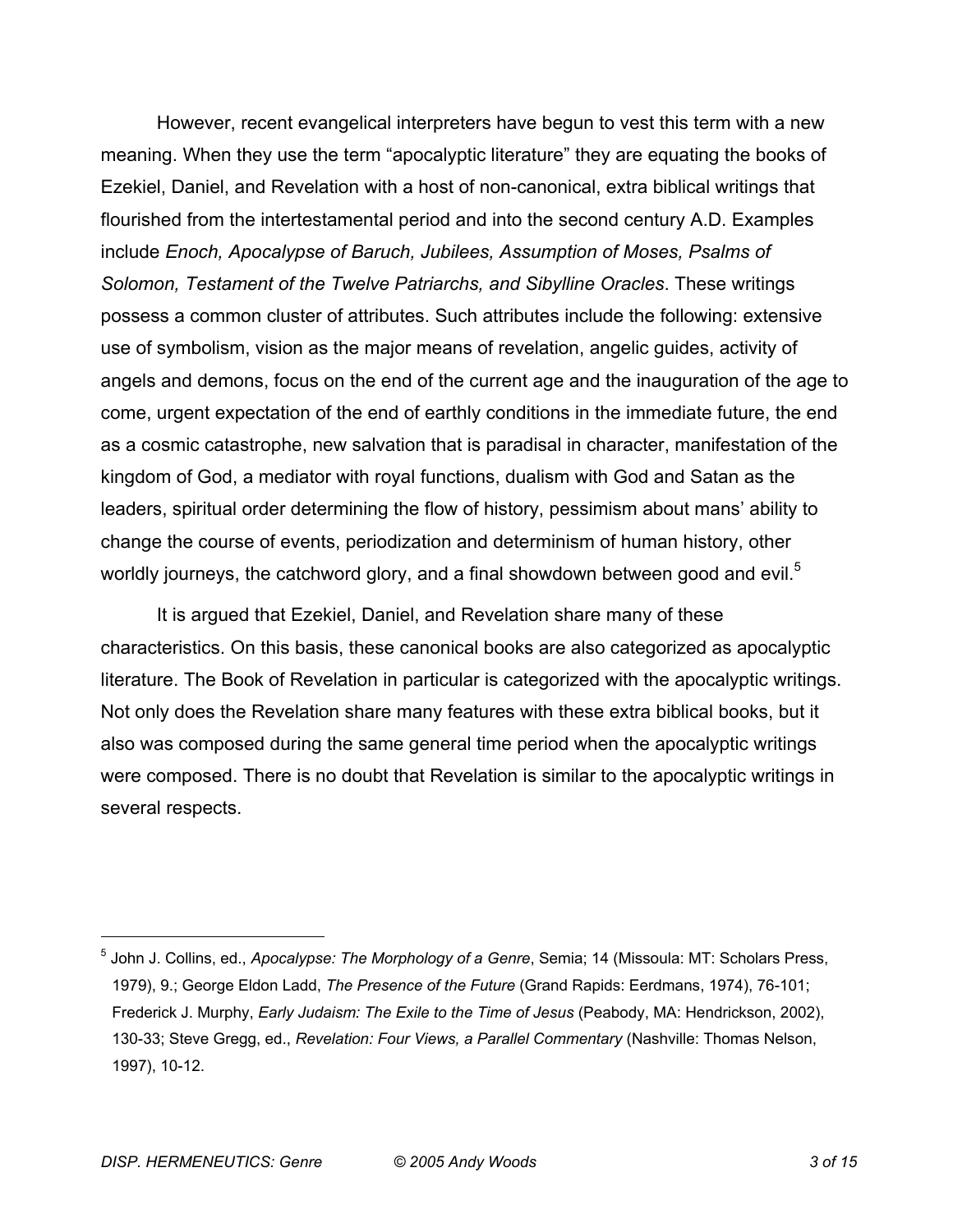## *Hermeneutical Changes Resulting From Viewing Revelation's Character as Apocalyptic*

However, categorizing Revelation with the apocalyptic writings significantly challenges the traditional, dispensational interpretation of Revelation. The decision to classify Revelation with the apocalyptic genre alters the hermeneutical principles that one uses in interpreting the book. Consequently, four hermeneutical doors seem to open to the extent that Revelation's character is viewed as apocalyptic. First, it becomes difficult to approach the text with a straightforward literalism. Kenneth Gentry observes:

 Before beginning my survey, I must note what most Christians suspect and what virtually all evangelical scholars (excluding classic dispensationalists) recognize regarding the book: Revelation is a highly figurative book that we cannot approach with a simple straightforward literalism.<sup>6</sup>

Elsewhere Gentry observes that consistent literalism "is an impossible ideal."<sup>7</sup> Gregg contends that many interpreters fail to take into account Revelation's apocalyptic character. According to Steve Gregg:

A failure to take into account this feature has led some to the most outlandish teachings on this book by some whose rule of interpretation is 'literal unless absurd.' Though this is good rule when dealing with literature written in a literal genre, it is the exact opposite in the case of apocalyptic literature, where symbolism is the rule and literalism is the exception. $8$ 

What Gregg has done here is argue that the ordinary hermeneutical standard that is used in interpreting other sections of Scripture is no longer applicable to biblical eschatology. In ordinary hermeneutics, the assumption is the author wanted to be understood in literal terms unless something compelling from the text informs the interpreter otherwise. Gregg is arguing that this rule no longer holds true in interpreting

<sup>6</sup> Kenneth L. Gentry, "A Preterist View of Revelation," in *Four Views on the Book of Revelation*, ed. C. Marvin Pate (Grand Rapids: Zondervan, 1998), 38.

<sup>7</sup> Kenneth L. Gentry, *He Shall Have Dominion*, 2d and rev. ed. (Tyler: TX: Institute for Christian Economics, 1997), 151.

<sup>8</sup> Gregg, ed., *Revelation: Four Views, a Parallel Commentary*, 11.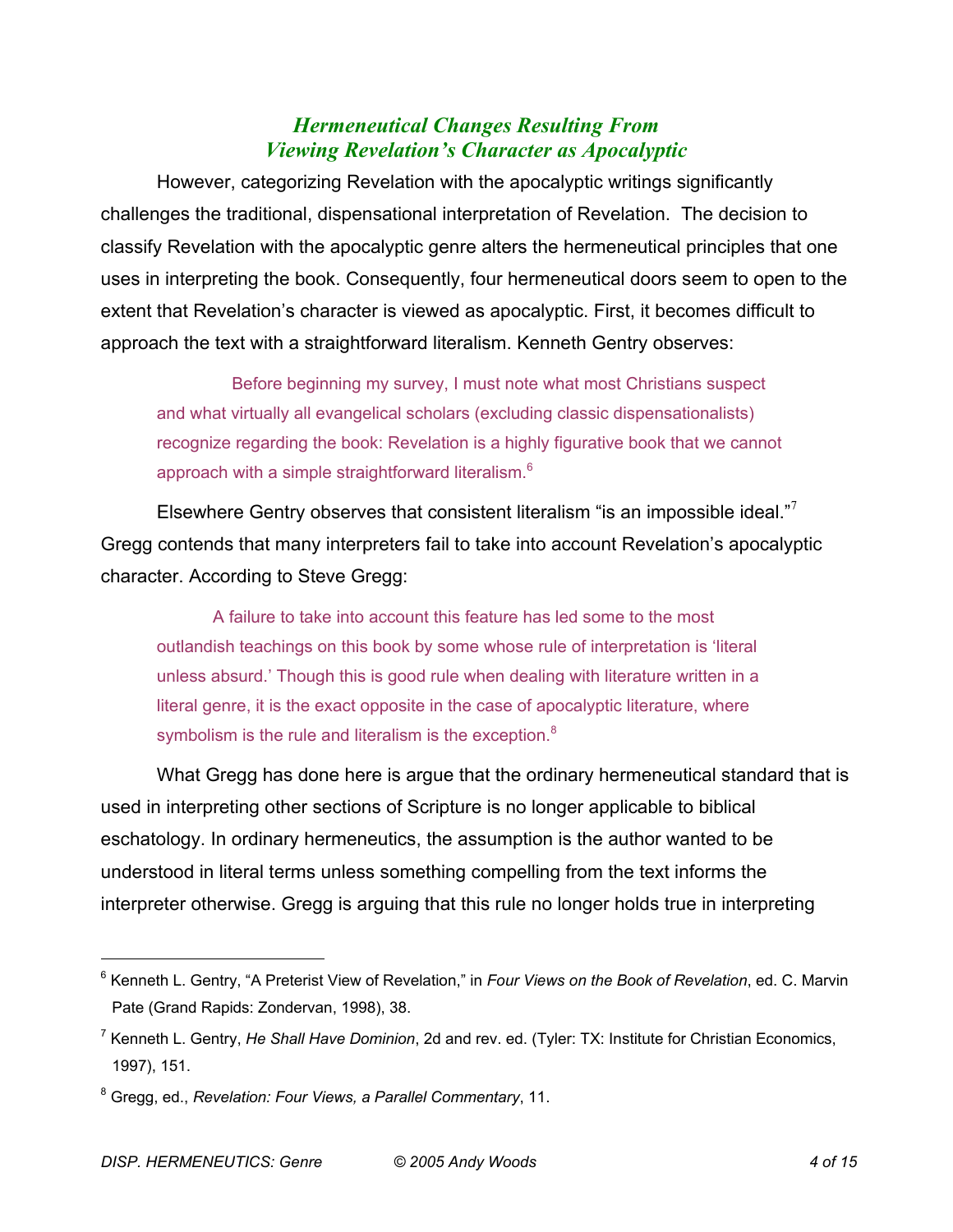Revelation and that the inverse is true. The assumption of literalism unless a textual clue informs the interpreter otherwise becomes substituted for an assumption of symbolism unless the interpreter is alerted otherwise. Gregg has used the apocalyptic genre categorization to stand ordinary hermeneutical principles on their head. Hamstra does the same thing when he begins with the presupposition that because Revelation is apocalyptic, he views all of Revelation's episodes and visions as symbolic until proven otherwise.<sup>9</sup>

The reason for this presupposition that apocalyptic literature cannot be approached literally is because such writings can be described as crisis literature.<sup>10</sup> In other words, the writing was produced as a result of some impending crisis.<sup>11</sup> In order to highlight the severity of the crisis, the apocalyptist spoke in exaggerated terms. Take by way of analogy the statement, "my world has come to an end because I lost my job." This statement obviously does not communicate a literal end of the world. Rather, it is using heightened language in order to communicate the significance of a personal event.

Similarly, an apocalyptic understanding of Revelation views John as vesting earthly events with heightened eschatological language in order to communicate the gravity of the immediate crisis. Understanding Revelation in such hyperbolic terms opens the possibility that the global language of Revelation may in actuality be descriptive of a localized phenomenon that John has invested with global language. Caird best summarizes the matter when he says, "What seems to have escaped notice at the time is that Eschatology is a metaphor, the application of end of the world language to that which is not literally the end of the world."<sup>12</sup> Thus, when John speaks of a great city reigning over the kings of the earth (17:18), he is speaking in heightened language of an immediate oppressive force in his own day, such as Jerusalem or Rome. If John used the same hyperbolic methodology

<sup>9</sup> Sam Hamstra, "An Idealist View of Revelation," in *Four Views on the Book of Revelation*, ed. C. Marvin Pate (Grand Rapids: Zondervan, 1998), 129.

<sup>10</sup> Mitchell G. Reddish, ed., *Apocalyptic Literature: A Reader* (Peabody, MA: Hendrickson, 1990), 24.

<sup>&</sup>lt;sup>11</sup> John J. Collins, *The Apocalyptic Imagination: An Introduction to Jewish Apocalyptic Literature*, 2d ed. (Grand Rapids: Eerdmans, 1998), 38.

<sup>12</sup> G. B. Caird, *The Language and Imagery of the Bible* (London: Duckworth, 1980), 253.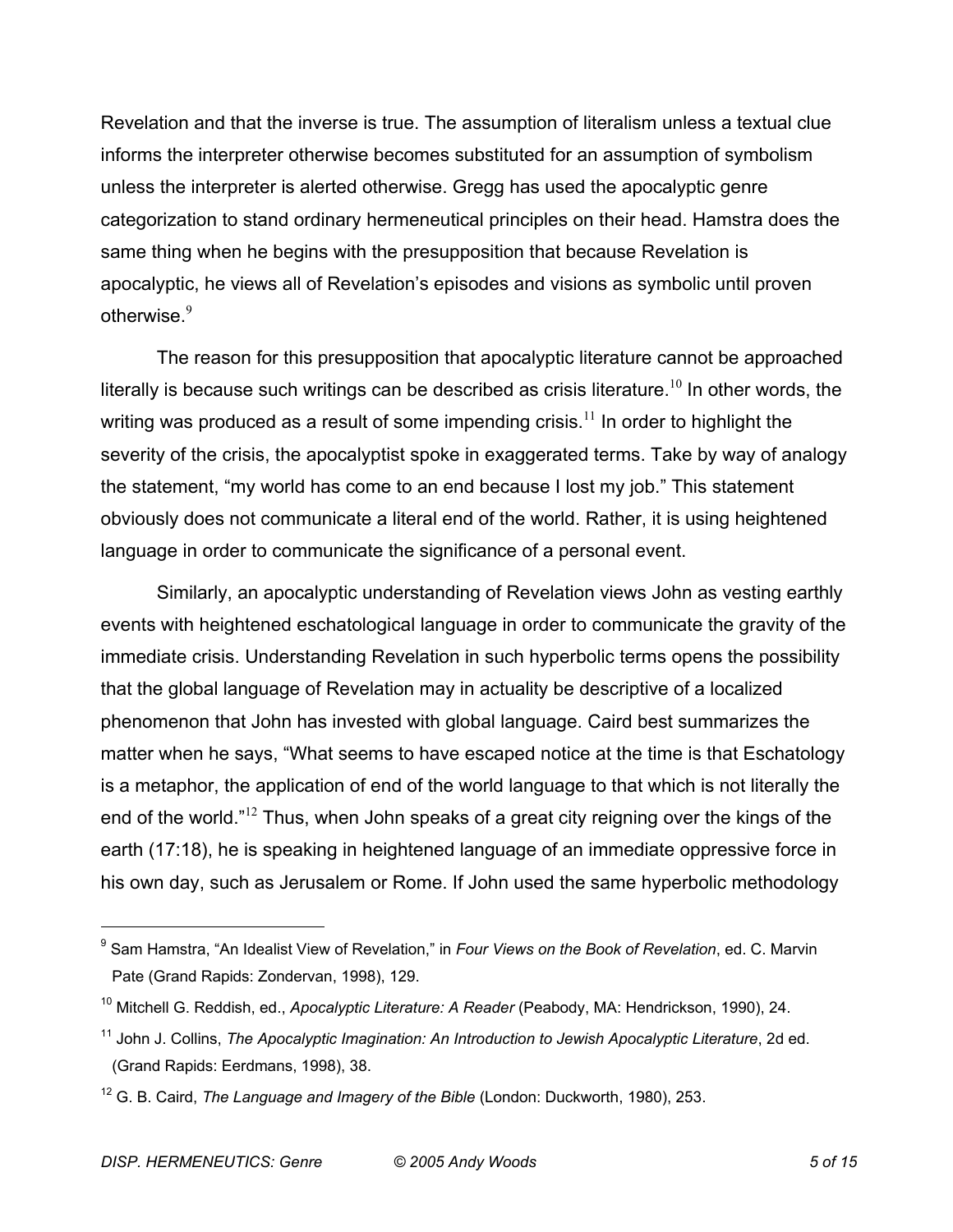common in apocalyptic writings in Revelation, then statements such as half of the world's population being destroyed (Rev 6:8; 9:15) and the greatest earthquake in human history (Rev 16:18) cannot be construed literally. Rather, they similarly represent heightened language communicating a past event that the people of God experienced, such as oppression by Jerusalem or Rome. Understanding Revelation in such hyperbolic terms opens the possibility that the global language may in actuality be descriptive of a localized historical phenomenon that John has invested with global language.

This mindset represents a marked departure from literal, grammatical, historical methodology and opens the door to historicism and preterism. For example, whenever the global nature of Revelation's prophecies do not line up with the local scenario of an A.D. 70 fulfillment, preterist Kenneth Gentry dismisses the global nature of the text as mere hyperbole. He notes, "... the preterist view does understand Revelation's prophecies as strongly reflecting actual historical events in John's near future, though they are set in apocalyptic drama and clothed in poetic hyperbole." Preterist Don Preston also relies upon Revelation to belonging to the apocalyptic category in order to find support for his view that Revelation's global language was fulfilled in the local events of A.D. 70. He observes that apocalyptic literature hyperbolizes the destruction of Jerusalem. According to *Sibylline Oracle* 5:153, "the whole creation was shaken" when war began on Jerusalem. If Revelation is also apocalyptic literature, then Revelation must be similarly using hyperbolic language. $13$ 

A similar approach is seen in Old Testament studies. Many view Isaiah 13–14 and Jeremiah 50–51 as describing Babylon's past fall in 539 B.C. rather than her future fall. The interpretation is held in spite of the fact that the details of these texts go far beyond the historic fall of Babylon. This interpretation is justified on the grounds that Ancient Near Eastern extra biblical writings often describe the destruction of foes in hyperbolic terms. Because Isaiah and Jeremiah incorporated a similar "destruction genre" in their description

<sup>13</sup> Don Preston, *Who Is This Babylon?* (Don K. Preston, 1999), 56.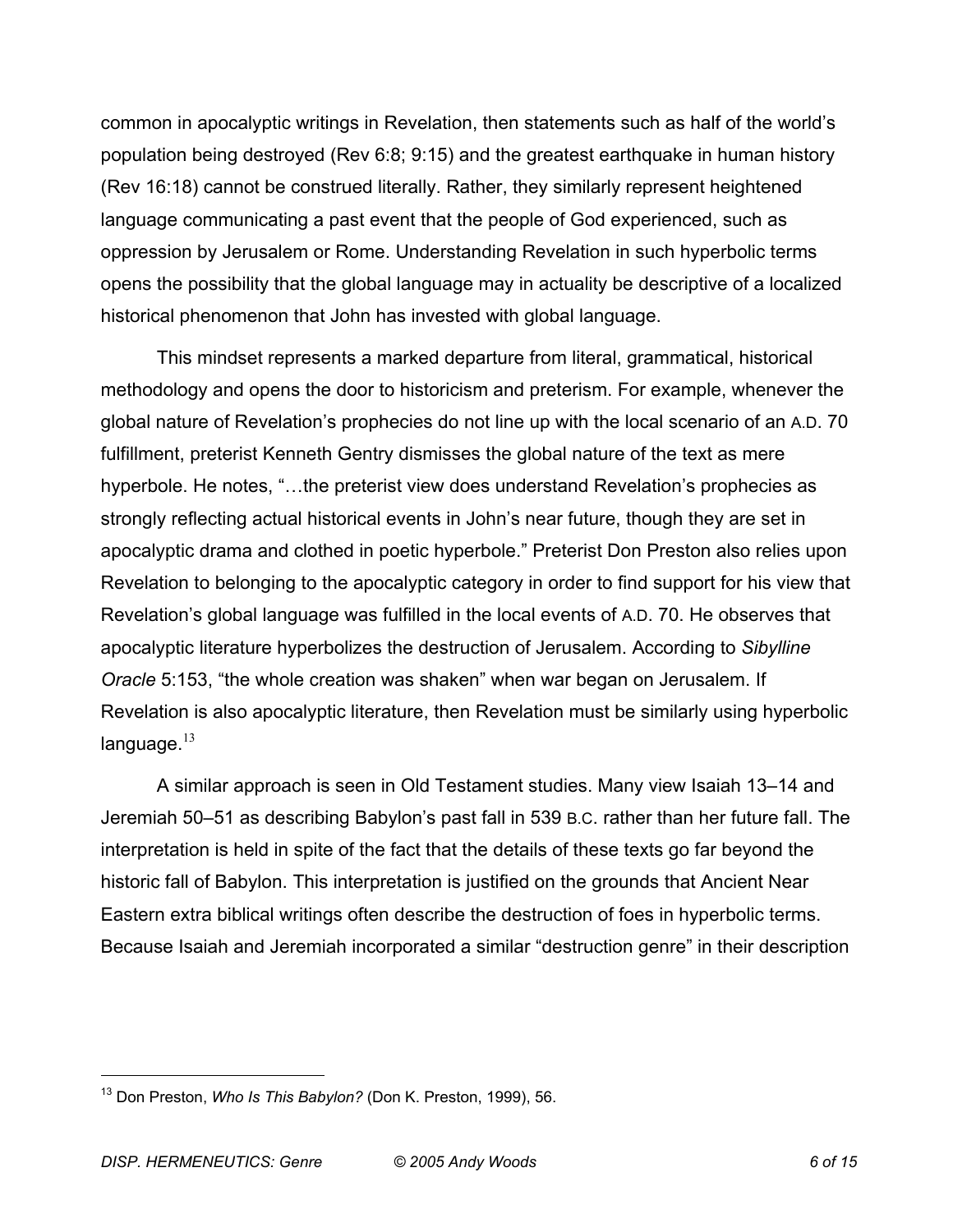of Babylon's fall, the language of Babylon's destruction in Isaiah 13–14 and Jeremiah 50– 51 can be applied to her historic fall rather than her future fall.<sup>14</sup>

Second, apocalyptic multivalence is another hermeneutical door that opens when Revelation is classified as belonging to the apocalyptic category. Collins offers the following explanation of apocalyptic multivalence:

In other Jewish apocalypses the Babylonian crisis of the sixth century often provides the filter through which later crises are viewed. The emphasis is not on the uniqueness of the historical events but on recurring patterns, which assimilate the particular crisis to some event of the past whether historical or mythical.<sup>15</sup>

If John also employs apocalyptic multivalence, it is possible that the events of Revelation cannot be anchored to one event but rather can recur repeatedly throughout history. This perspective allows Pate to employ a multi layered hermeneutic in identifying Babylon of Revelation 17–18. Pate concludes that Babylon in these chapters not only refers to a future Babylon but to ancient Jerusalem as well.<sup>16</sup> Elsewhere, he argues that the beast of Revelation 13 refers simultaneously to both Nero as well as a future antichrist.<sup>17</sup> However, nowhere in the context is it even implied that these texts have more than one meaning. Pate brings an *a priori* presupposition of multiple meanings to the text solely on the basis of Revelation's alleged apocalyptic content. Such a layered hermeneutic again represents a significant departure from the literal, grammatical, historical method where texts were presumed to have a single meaning. Milton Terry explains: "A fundamental principle in grammatico-historical exposition is that the words and

<sup>14</sup> Homer Heater, "Do the Prophets Teach That Babylonia Will Rebuilt in the Eschaton?," *Journal of the Evangelical Theological Society* 41 (March 1998): 31-36.

<sup>15</sup> Collins, *The Apocalyptic Imagination: An Introduction to Jewish Apocalyptic Literature*, 51.

<sup>16</sup> C. Marvin Pate, "A Progressive Dispensationalist View of Revelation," in *Four Views on the Book of Revelation*, ed. C. Marvin Pate (Grand Rapids: Zondervan, 1998), 160.

<sup>17</sup> C. Marvin Pate and Calvin Haines, *Doomsday Delusions* (InterVarsity Press: Downers Grove, Ill, 1995), 42-44.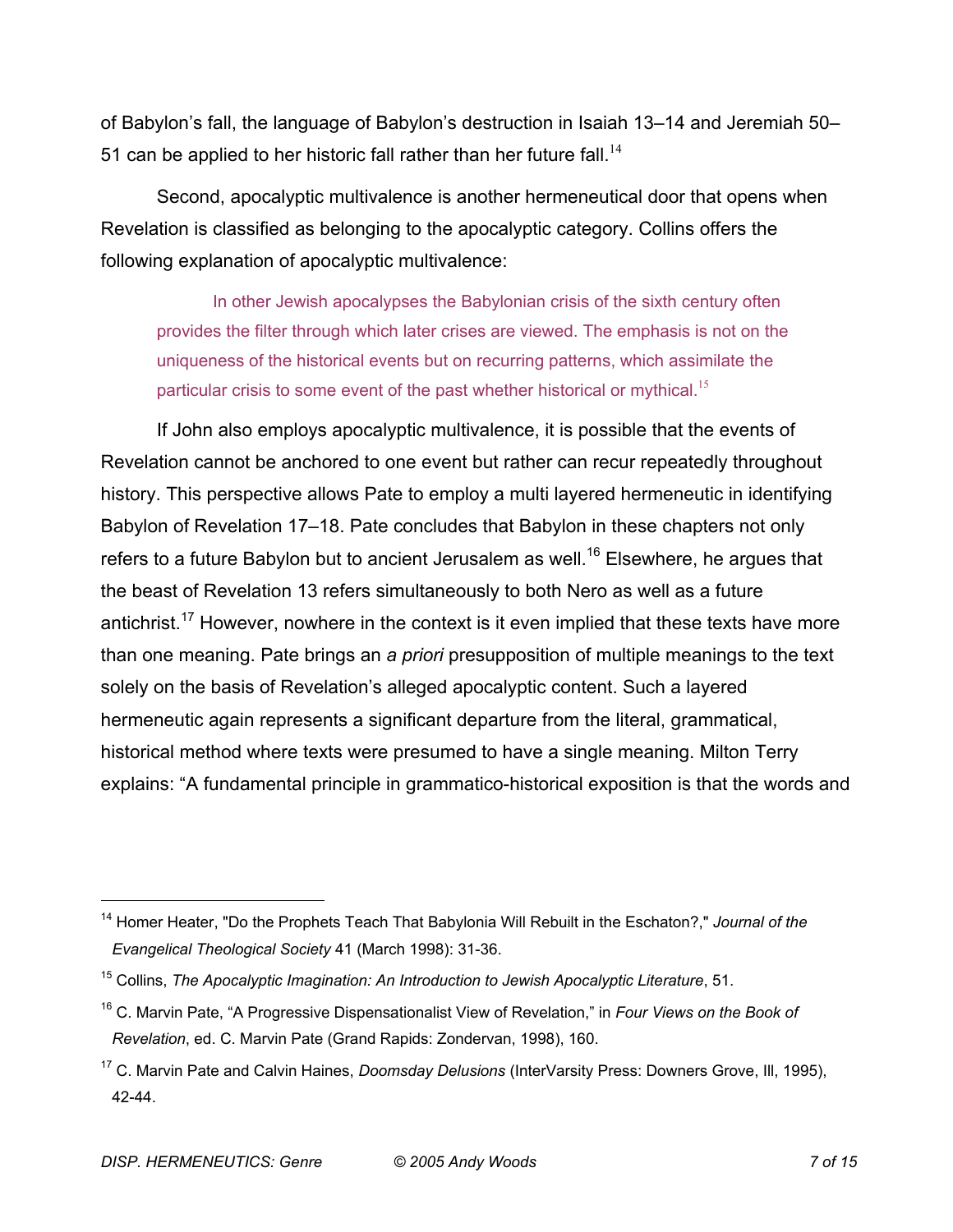sentences can have but one significance in one and the same connection. The moment we neglect this principle we drift upon a sea of uncertainty and conjecture."18

Third, the notion that John used secret codes to disguise the enemies of God's people mentioned in the book also becomes viable if Revelation is apocalyptic. At times, the apocalyptists disguised through symbolic language the entity that was oppressing them. The apocalyptic writer sought to give hope to the oppressed people of God by predicting the cataclysmic destruction of the enemy that was persecuting them. However, because of fear of retaliation, the apocalyptist was not free to identify the oppressor. Thus, the message had to be disguised in symbolic dress.<sup>19</sup> For example, apocalyptic writings sometimes used Babylon as a code for Rome (*Sibylline Oracles* 5: 143, 159-60, 434). If John was following this pattern, he also does not mean Babylon when he says Babylon. Instead, he is using the word Babylon as a symbolic disguise to identify an oppressor. Thus, when John mentioned Babylon, he might have had in mind Jerusalem or Rome. Thomas notes that such code theories are a far cry from literal, grammatical, historical interpretation when he says, "Another clear distinctive of literal interpretation is its avoidance of assumptions not justified in the text. Theories that 'Babylon' in Revelation chapters 14 and 16–18 is a code for Rome have been widespread." $^{20}$ 

Fourth, categorizing Revelation as apocalyptic also influences how one interprets Revelation's numbers. According to Gregg, other apocalypses typically use numbers to convey concepts rather than count units. $^{21}$  Thus, categorizing Revelation as apocalyptic literature moves the interpreter away from a literal understanding of Revelation's numbers and more toward a symbolic interpretation. Some seem to rely upon such an apocalyptic framework by remaining open to the possibility that the number 1000 mentioned six times in Revelation 20 refers to an extended period of time rather than a literal 1000-year time

<sup>18</sup> Milton Terry, *Biblical Hermeneutics: A Treatise on the Interpretation of the Old and New Testaments* (1885; reprint, Grand Rapids: Zondervan, 1947), 205.

<sup>19</sup> James Kallas, "The Apocalypse-an Apocalyptic Book?," *Journal of Biblical Literature* 86 (1967): 70.

<sup>20</sup> Thomas, *Evangelical Hermeneutics: The New Versus the Old*, 336.

<sup>21</sup> Gregg, ed., *Revelation: Four Views, a Parallel Commentary*, 11-12.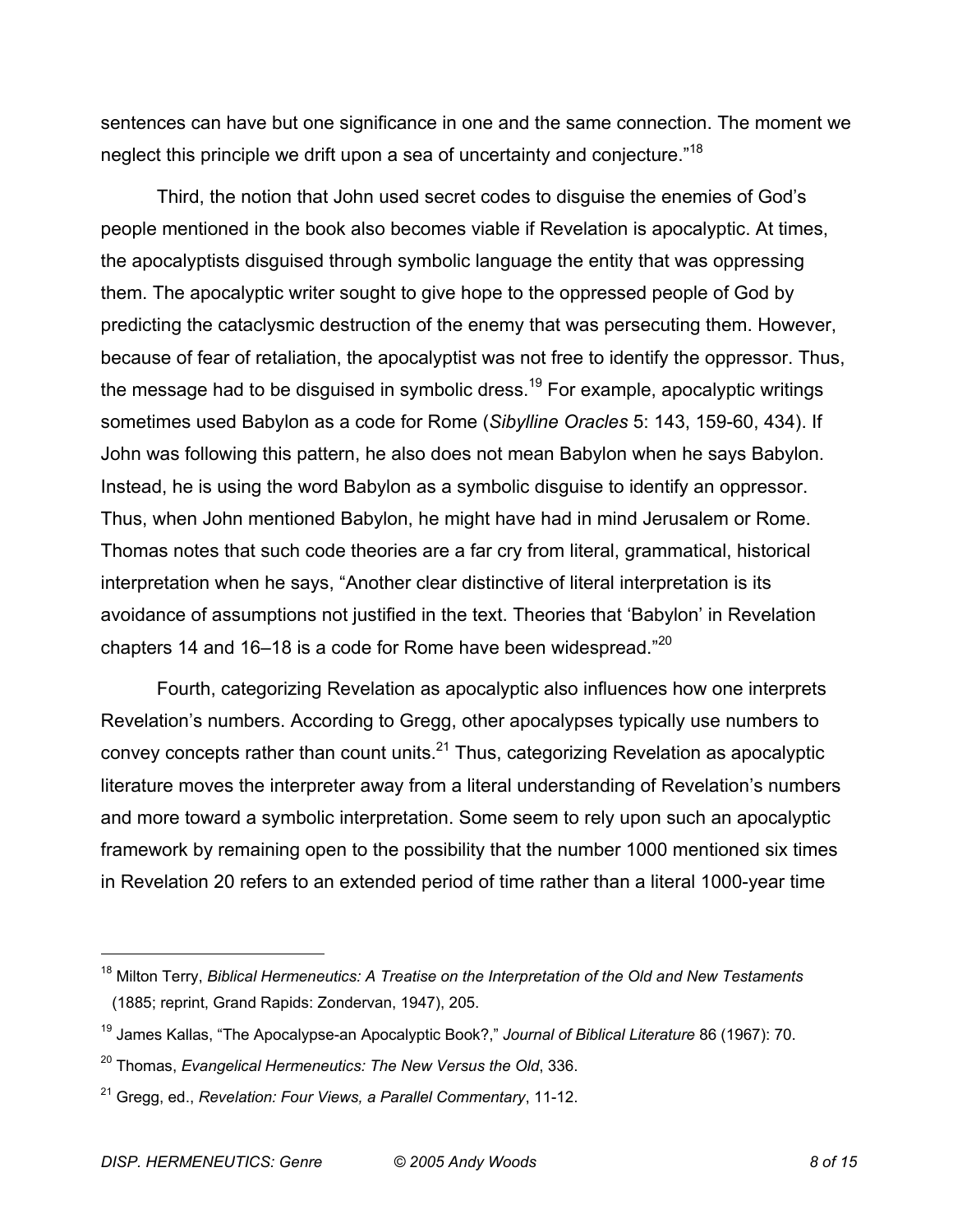period.<sup>22</sup> Others show a similar reluctance of taking the number 144,000 (Rev 7) literally. Still others have questioned a literal interpretation of the numerical measurements of the eternal city described in Rev 21–22.

However, to argue that the number 1000 in Revelation 20 represents just an extended period of time rather than a literal number is to suspend ordinary hermeneutical rules. Deere points out that when "year" is used with a number, the reference is always to a literal calendar year.<sup>23</sup> Moreover, Hoehner observes when John writes that Satan will be released from the abyss for "a short time" (Rev 20:3), an indefinite period of time is already indicated. How easy it would have been for John to write that the kingdom would last "a long time" had this been his intention. Interestingly, the phrase "a long time" occurs in Matthew 25:19 to depict the duration of the Lord's absence prior to His Second Advent. Yet John does not employ such a phrase and instead furnishes a specific number.<sup>24</sup> Zuck notes that if 1000 is not meant to be interpreted literally, then the door suddenly opens for every other number in the Book of Revelation to be construed non-literally as well, such as 2 witnesses (Rev 11:3), 7000 people (Rev 11:13), 4 angels (Rev 7:1), 7 angels (Rev 8:6), and 144,000 Jews (Rev 7:4).<sup>25</sup> Thomas observes that, "no number in Revelation is verifiably a symbolic number."<sup>26</sup> In sum, if Revelation is no different than intertestamental apocalyptic writings then various hermeneutical doors open that would otherwise remain closed. These include an aversion to literal interpretation, a layered hermeneutic, code theories, and a symbolic use of numbers.

#### *Revelation is Prophecy*

However, opening these hermeneutical doors on the basis of categorizing Revelation with the apocalyptic books is unjustified. A closer scrutiny demonstrates that

<sup>22</sup> Kenneth Gentry, *He Shall Have Dominion* (Tyler, TX: Institute for Christian Economics, 1997), 347.

<sup>23</sup> Jack Deere, "Premillennialism in Revelation 20:4-6," *Bibliotheca Sacra* 135 (January-March 1978): 70.

<sup>24</sup> Harold W. Hoehner, "Evidence from Revelation 20," in *The Coming Millennial Kingdom*, ed. Donald K. Campbell and Jeffrey L. Townsend (Grand Rapids: Kregel, 1997), 249.

<sup>25</sup> Roy Zuck, *Basic Bible Interpretation: A Practical Guide to Discovering Biblical Truth* (Colorado Springs: CO: Chariot Victor, 1991), 244-45.

<sup>26</sup> Robert L. Thomas, *Revelation 8 to 22: An Exegetical Commentary* (Chicago: Moody Press, 1992), 408.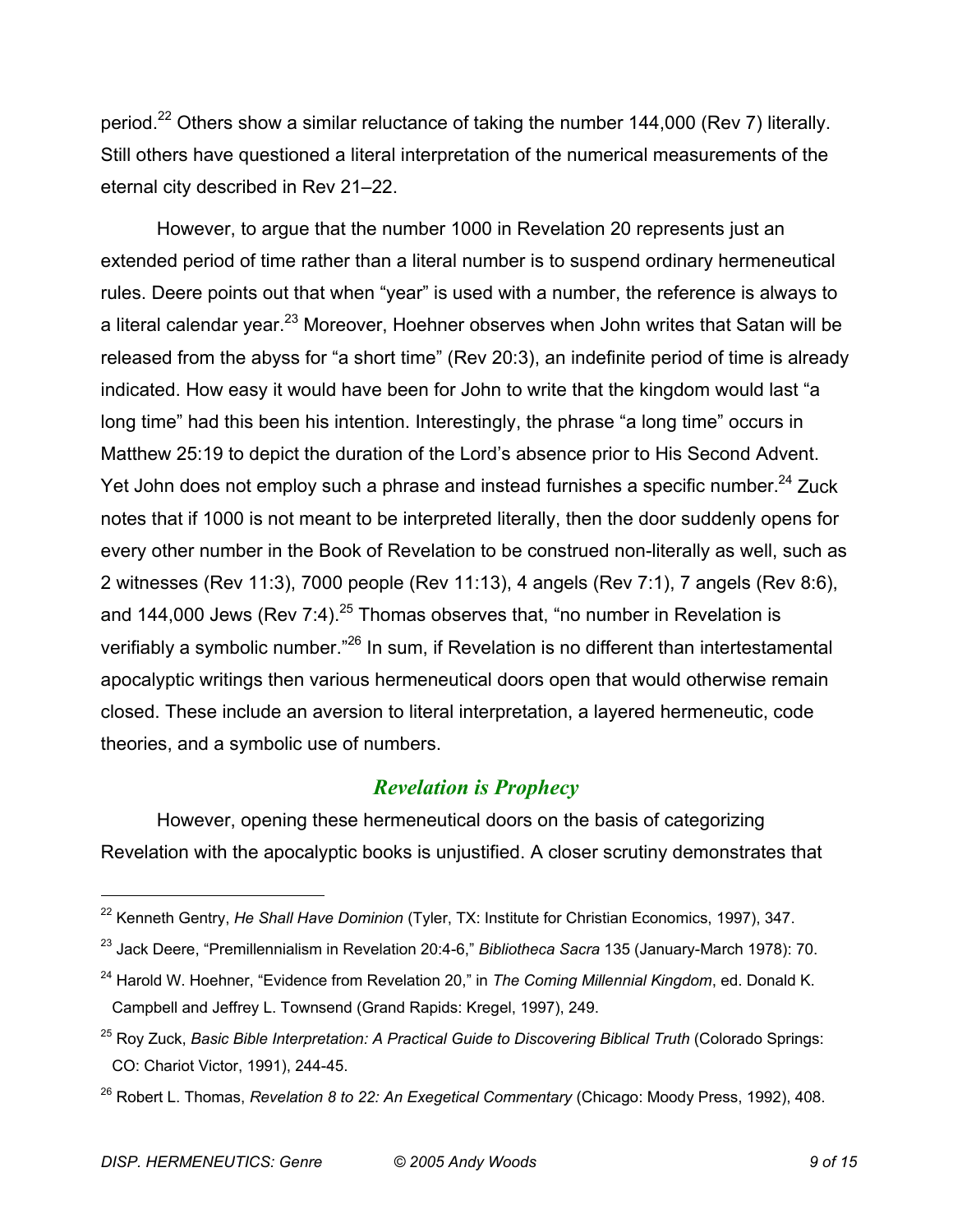the differences between Revelation and the apocalyptic works outweigh any similarities between the two. $27$  For example, although apocalyptic literature was typically pseudonymous, Revelation bears the name of its author (Rev 1:1, 4, 9; 22:8). Moreover, Revelation fails to share the pessimism of the apocalyptists who despaired of all human history. Rather, Revelation reflects the optimism of God working redemptively through the lamb presently as well as in the future. Furthermore, apocalyptic literature contains no epistolary material. By contrast, seven ecclesiastical epistles are found in Revelation 2–3.

In addition, non-canonical apocalyptic literature did not emphasize moral imperatives. Although there are occasional exceptions to this rule (1 Enoch 91:19), the apocalyptists are not generally motivated by a strong sense of moral urgency. The reason for this is the apocalyptists' conviction that they were part of the righteous remnant. They saw their role as one of encouraging the remnant to endure, remain faithful, and have hope rather than persuade people to turn from known  $sin^{28}$  By contrast, Revelation utilizes moral imperatives. Humanity's need for repentance is not only found in Christ's exhortations to the seven churches (Rev 2:5, 16, 21, 22; 3:3, 19), but the exhortation to repent is found throughout the book as a whole (Rev 9:20-21; 16:9, 11). Moreover, the coming of messiah in apocalyptic literature is something that takes place exclusively in the future. By contrast Revelation portrays Christ as having already come and laid the groundwork for His future coming through His redemptive death (Rev 5:6). Finally, Revelation makes numerous self-claims to be prophecy (Rev 1:3; 22:7, 10, 18, 19). In fact, Revelation employs the term *prophētēs* or its cognates eighteen times. These differences between Revelation and apocalyptic literature are summarized in the following chart.<sup>29</sup>

| <b>Apocalyptic Genre</b>      | <b>Revelation</b>                 |
|-------------------------------|-----------------------------------|
| Pseudonymous                  | Not pseudonymous                  |
| Pessimistic about the present | Not pessimistic about the present |

<sup>27</sup> Thomas, *Evangelical Hermeneutics: The New Versus the Old*, 323-38.

<sup>28</sup> Bart D. Ehrman, *The New Testament: A Historical Introduction to the Early Christian Writings*, 2d ed. (New York: OUP, 2000), 227.

<sup>29</sup> Thomas, *Evangelical Hermeneutics: The New Versus the Old*, 338.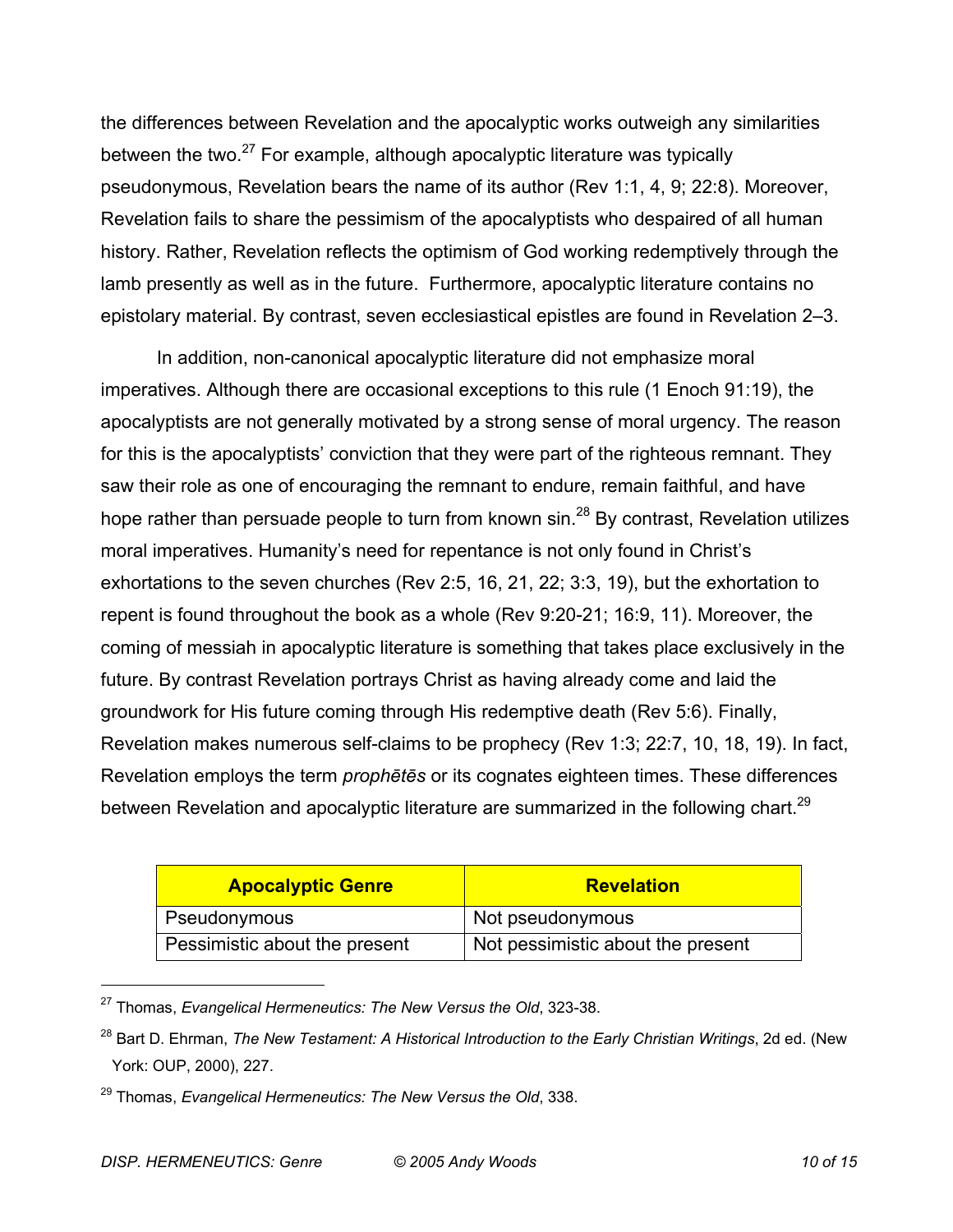| <b>Apocalyptic Genre</b>                    | <b>Revelation</b>                            |
|---------------------------------------------|----------------------------------------------|
| No epistolary framework                     | Epistolary frame work                        |
| Limited admonitions for moral<br>compliance | Repeated admonitions for moral<br>compliance |
| Messiah's coming exclusively<br>future      | Basis for Messiah's future coming is<br>past |
| Does not call itself a prophecy             | Calls itself a prophecy                      |

Additional dissimilarities can be observed. For example, apocalyptic literature has a different view of suffering than that portrayed in Revelation. In apocalyptic writings, suffering is something that emanates from God opposing forces rather than from God Himself. The apocalyptists did not see suffering as something good that is to be submitted to. By contrast, in Revelation, suffering comes from the hand of God (Rev 5:5). Therefore, at times, suffering is something good and must be submitted to.<sup>30</sup> Moreover, apocalyptic literature is pseudo-prophecy or *vaticinia ex eventu*, which means "prophecies after the fact." In other words, apocalyptists typically portray a historical event as future prophecy. However, this is not so in Revelation where John looks from his own day into the future.<sup>31</sup> In addition, Revelation is dominated by an already not yet tension as John looked to the needs of his own day as well as the distant future. Yet, this same tension is not evident in other apocalypses. $32$ 

Furthermore, other apocalypses typically use numbers to convey concepts rather than count units. By contrast, Revelation appears to use many numbers to indicate specific count units. For example, many futurist scholars believe that various numbers found in Revelation, such as 1260 days (Rev 12:6) or 42 months (Rev 11:2; 13:5), are direct references to the unfulfilled aspects of Daniel's seventy weeks prophecy (Dan 9:24-27). Hoehner's calculations indicate that the fulfilled aspects of this prophecy had the potential of being accurate to the exact day.<sup>33</sup> Therefore, it stands to reason that the prophecy's

<sup>&</sup>lt;sup>30</sup> Kallas, "The Apocalypse-an Apocalyptic Book?": 69-80.

<sup>31</sup> Leon Morris, *Apocalyptic*, 2d ed. (Grand Rapids: Eerdmans, 1980), 94.

 $32$  Ibid.

<sup>33</sup> Harold W. Hoehner, *Chronological Aspects of the Life of Christ* (Grand Rapids: Zondervan, 1977), 115-39.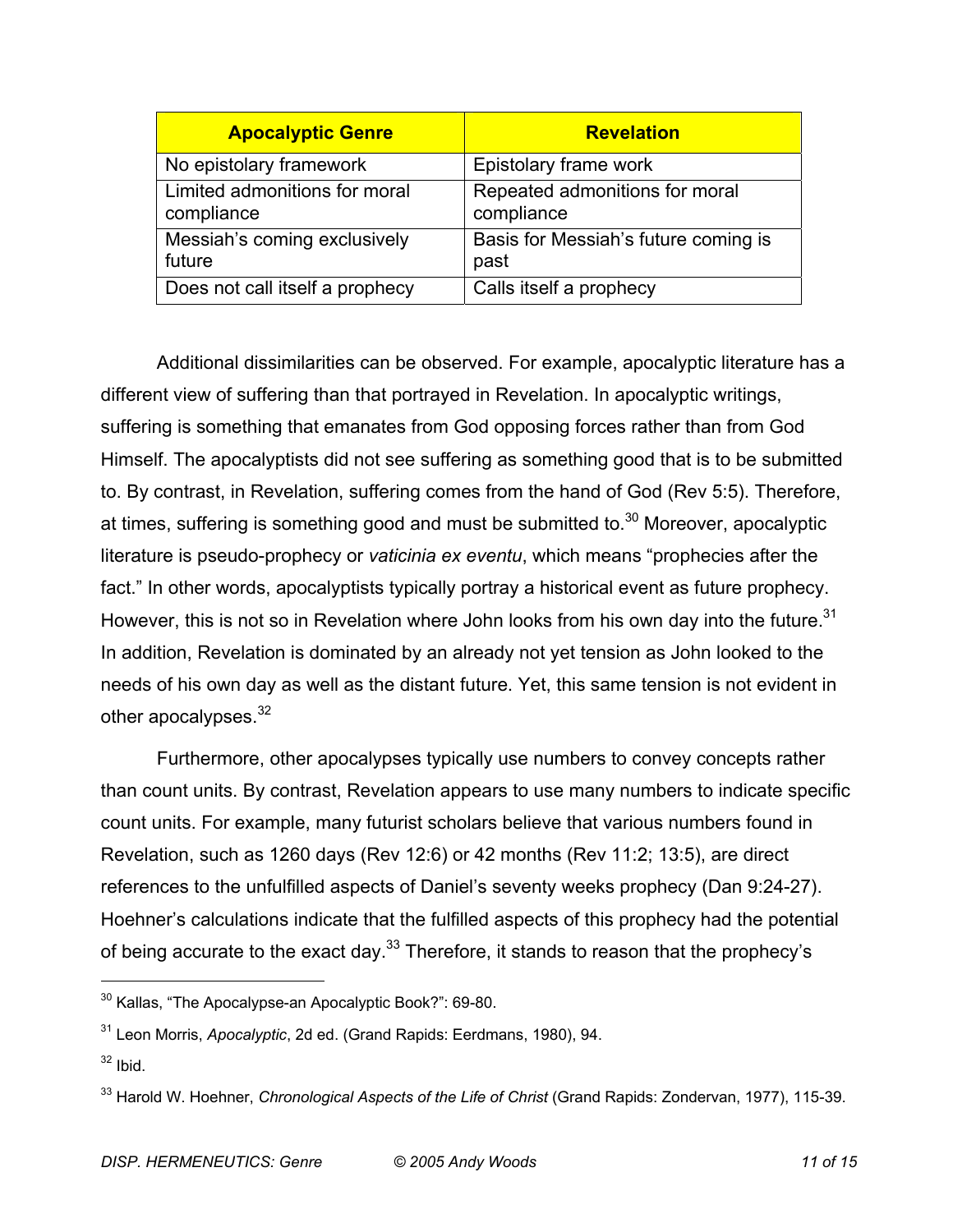unfulfilled aspects will also be fulfilled to the minutest detail. Thus, the numbers 1260 days and 42 months should not be taken as merely communicating concepts but rather should be interpreted as specific count units. According to Thomas, Revelation contains no verifiably symbolic numbers. Rather, non-symbolic utilization of numbers is the norm.<sup>34</sup>

Moreover, Revelation's heavy dependence upon on Ezekiel and Daniel also raises questions as to whether the book should be categorized as apocalyptic. Ezekiel and Daniel prophesied 400 years before apocalyptic literature became dominant in the intertestamental period. Also, Revelation 12:1 borrows imagery from Genesis 37:9-10, which took place in the patriarchal era nearly 1800 years before apocalypticism began to flourish. Finally, some apocalyptic writings fail to present a precise eschatological scheme.<sup>35</sup> Yet, many have argued that Revelation 6–19, with its telescoping and fixed seven-year duration, does communicate a fixed eschatological scheme. A chronology of events also seems to be employed in Revelation 20–22.

In sum, although Revelation has many affinities with apocalyptic literature, it is difficult to classify the book as apocalyptic because these similarities seem outweighed by the differences between the two. A better classification for the book is prophecy rather than apocalyptic. This classification best takes into account Revelation's numerous self claims to be prophecy. It also takes into account Revelation's similarity to the pattern exhibited by the Old Testament prophets who not only called God's people to repentance but also comforted them through visions of victory to take place in the distant future (Isa 40–66; Ezek 36–48; Amos 9:11–15). Revelation fits this identical pattern by not only repeatedly calling the seven churches to repentance but also providing these oppressed churches with a prophecy to be fulfilled in the distant future regarding the believer's ultimate triumph (Rev 4–22). Categorizing Revelation as prophetic is also substantiated upon observing that Revelation alludes to the Book of Daniel more than any other Old Testament book. Moreover, Jesus specifically referred to Daniel as a prophet (Matt 24:15). Because Revelation's content relies so heavily upon Daniel, it stands to reason that the material found in Revelation should also be categorized as prophetic. The existence of the Greek

<sup>34</sup> Thomas, *Revelation 8 to 22: An Exegetical Commentary*, 408.

<sup>35</sup> Collins, *The Apocalyptic Imagination: An Introduction to Jewish Apocalyptic Literature*, 56.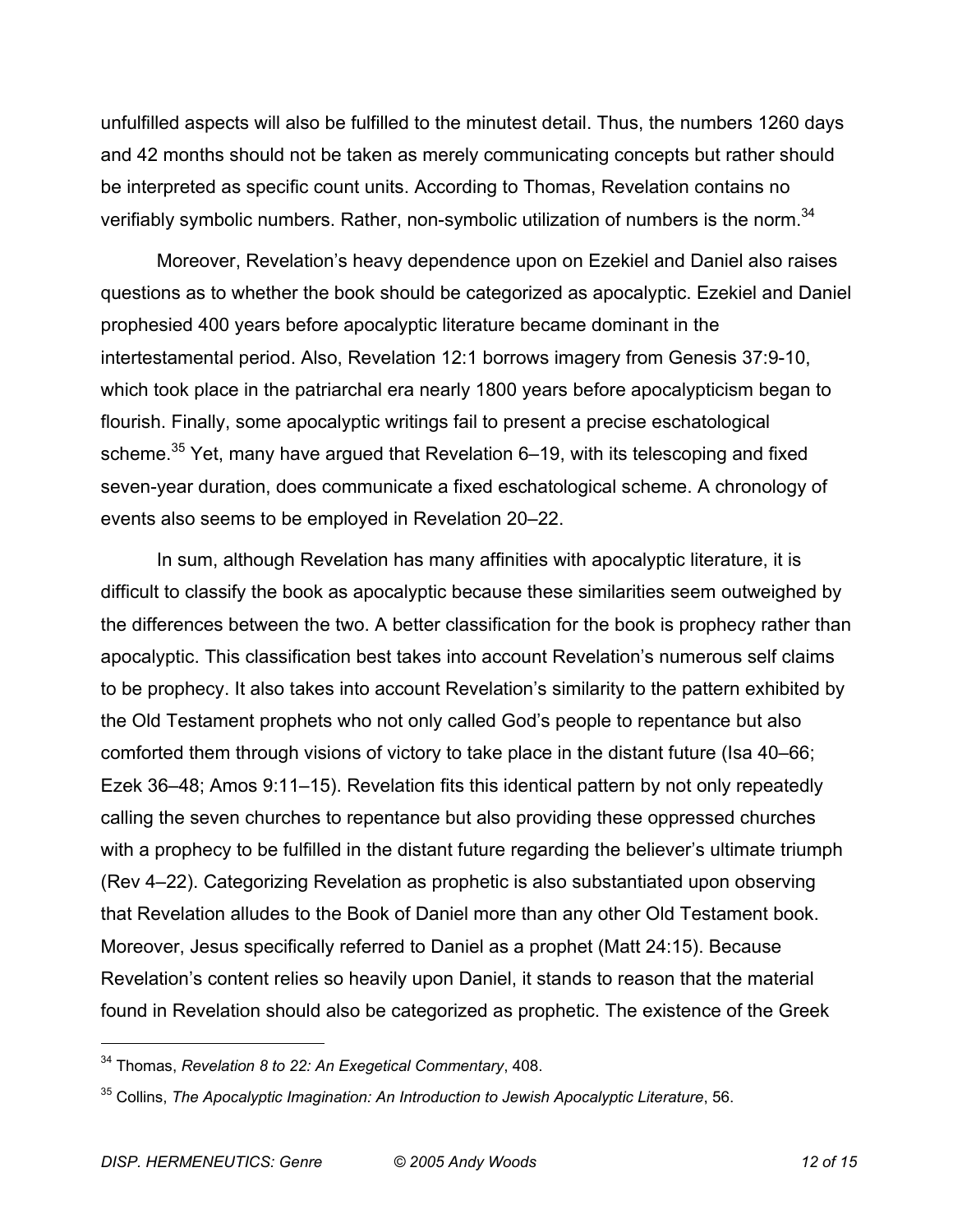word *apokalypsis* that appears in the opening verse of the book does not disqualify Revelation from being categorized as prophecy. This word simply means unveiling and does not have the meaning that modern scholars attach to the term "apocalyptic."

## *Literalism and Revelation*

The decision to categorize Revelation as of the prophetic genre rather than the apocalyptic genre significantly changes the hermeneutical landscape. If Revelation is prophecy, then one interprets Revelation just as he would interpret any other section of prophetic material. The same literal, grammatical, historical method that is used to understand other sections of prophetic material is also what is needed in order to understand Revelation. Therefore, a new set of hermeneutical principles is not needed to properly interpret Revelation.<sup>36</sup> The previously described hermeneutical doors associated with apocalypticism close to the extent that the genre of the book is prophetic rather than apocalyptic. Instead, the interpreter is confined to literalism, which can be defined as attaching to every word the same meaning that it would have in normal usage.  $37$ 

A consistent application of a literal approach to Revelation logically leads the interpreter away from viewing the book's contents as being fulfilled in the past and instead leads to the futurist interpretation.<sup>38</sup> A relationship exists between literalism and futurism because the ordinary import of Revelation's words and phrases makes it impossible to argue that Revelation's contents have already been fulfilled. The destruction of half of the world's population (Rev 6:8; 9:15), and the greatest earthquake in human history (Rev 16:18) obviously has never taken place.

By using the literal approach, the interpreter takes Revelation's content in its ordinary sense until he encounters some obvious clue in the text alerting him to the fact that figurative or symbolic language is being employed. How does the interpreter recognize when figurative or symbolic language is being used? One clue involves looking for overt textual indicators alerting the interpreter to the use of figurative language. One such

<sup>36</sup> Robert L. Thomas, *Revelation 1 to 7: An Exegetical Commentary* (Chicago: Moody Press, 1992), 38.

<sup>37</sup> Bernard Ramm, *Protestant Biblical Interpretation* (Grand Rapids: Baker, 1970), 89-92.

<sup>38</sup> Merrill C. Tenney, *Interpreting Revelation* (Grand Rapids: Eerdmans, 1957), 139, 42.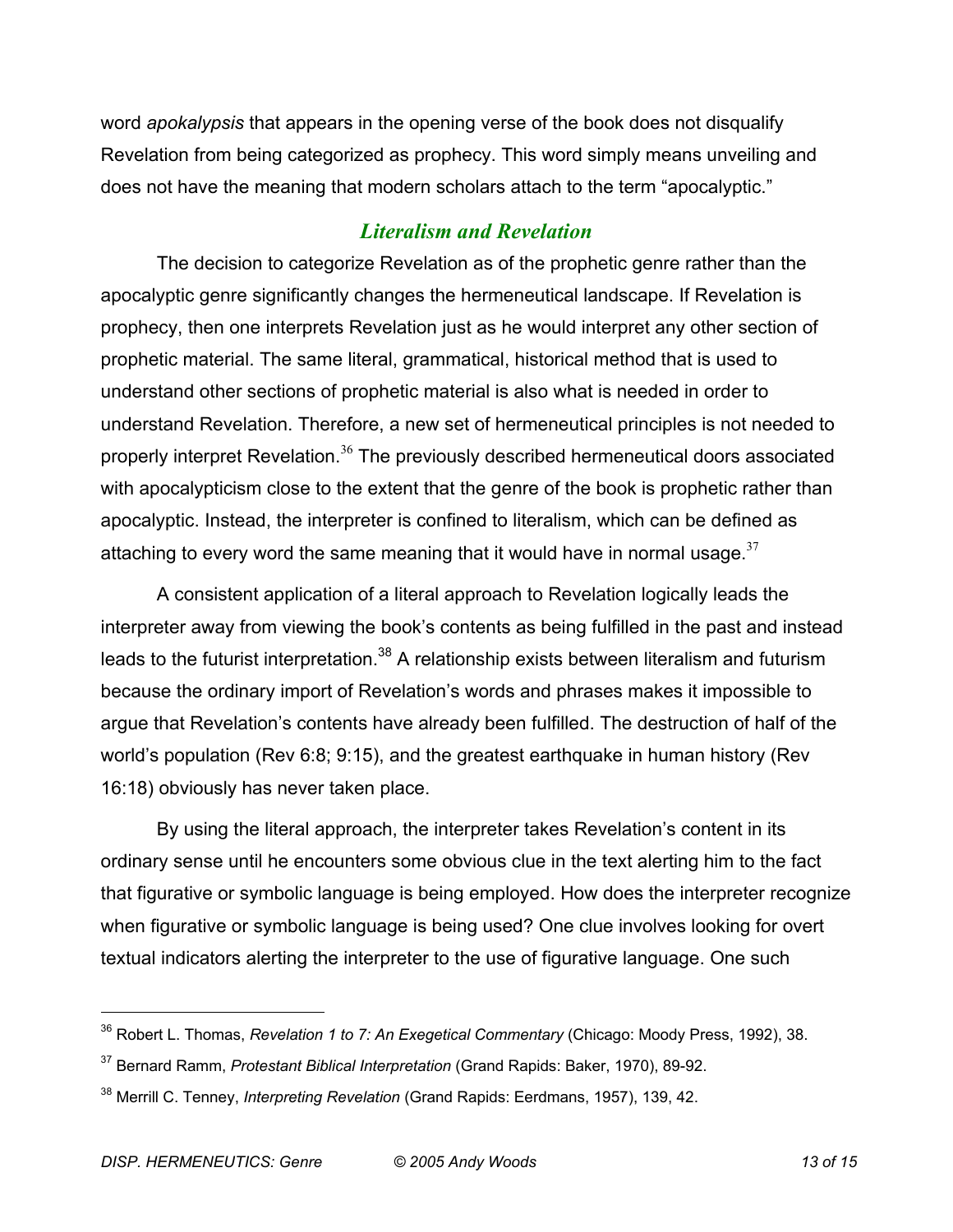situation is found in Rev 11:8, which notes that Jerusalem "is spiritually called Sodom and Egypt." Here, the use of the adverb "spiritually" is designed to alert the reader to the fact that an allegorical or spiritually application is being made.

Another clue involves the use of the word sign (*sēmeion*). When John uses this word, it alerts the interpreter to the fact that he is speaking figuratively or symbolically rather than literally. For example, because John uses *sēmeion* to describe the woman in Revelation 12:1, it is obvious that the woman is symbolic or representative of something. Another clue involves the words "like" (*homoios*) or "as" (*hōs*). When John employs such language, he is indicating a correspondence between what he saw in the vision and what he was trying to describe. For example, Revelation 8:8 says, "…And something like a great mountain burning with fire was thrown into the sea…" The word "like" alerts the interpreter to the fact that John is simply using comparative language to describe what he saw and the mountain is not to be interpreted literally.

Another clue involves an identical correspondence in the Old Testament. Because the leopard, lion, and bear in Revelation 13:2 are also used in Daniel 7 to depict nations, the interpreter is alerted to the fact that John is employing symbolic language. Thus, the leopard, lion, and bear also represent nations in Revelation 13 just as they did in Daniel 7. Yet another clue involves an interpretation in the immediate context. If something is interpreted for the reader, then the thing interpreted is obviously a symbol. The woman in Revelation 17 is obviously a symbol because the immediate context interprets her to be a city (17:18). A final clue involves looking for absurdity. For example, if the woman in Revelation 12:1 were literally clothed with the sun the heat would destroy her. Because a literal interpretation yields an absurd result, symbolic language must be in use.

After identifying figurative or symbolic language, how is such language to be understood? Sometimes the immediate context interprets the symbol. For example, the dragon of Revelation 12:3 is interpreted as Satan in 12:9. Walvoord identifies twenty-six instances in which a symbol is interpreted in the immediate context.<sup>39</sup> Another method is to see if the same symbol is employed elsewhere in the Old Testament. For example, the

<sup>39</sup> John F. Walvoord, *The Revelation of Jesus Christ* (Chicago: Moody Press, 1966), 29-30.